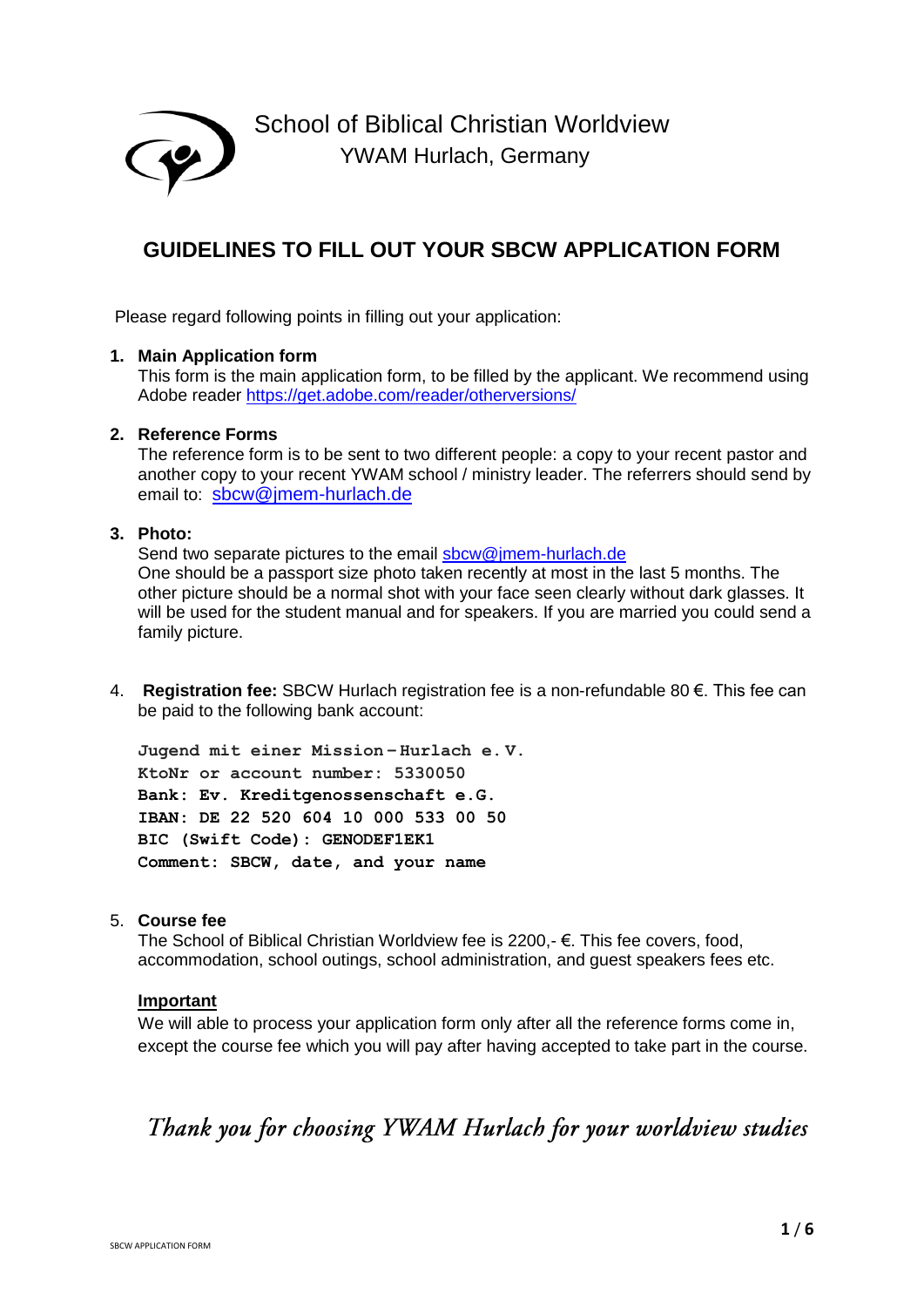| School of Biblical Christian Worldview<br><b>YWAM Hurlach, Germany</b>                                                   |                                                             |  |  |
|--------------------------------------------------------------------------------------------------------------------------|-------------------------------------------------------------|--|--|
|                                                                                                                          | <b>Application Form</b>                                     |  |  |
| Send all application forms to:                                                                                           | Send a passport                                             |  |  |
| YWAM Hurlach / SBCW<br>Schlossgasse 1, 86857 Hurlach<br>Phone: +49 (0) 8248 - 122 - 0/45<br>E-Mail: sbcw@jmem-hurlach.de | size photograph<br>by email (not<br>older than 5<br>months) |  |  |
| 1 - Personal data                                                                                                        |                                                             |  |  |
| Surname                                                                                                                  |                                                             |  |  |
| Middle name (if any)<br>Given name                                                                                       |                                                             |  |  |
| Gender:<br>Nationality<br>male<br>Female                                                                                 |                                                             |  |  |
| Date of birth<br>dd/mm/yy                                                                                                | Place of Birth                                              |  |  |
| E-mail Address                                                                                                           | <b>Phone Number</b><br>Country code + phone or mobile       |  |  |
| Country of residence                                                                                                     | Street name<br>State/Province City/town/village             |  |  |
| Zip/Post code/PO Box/PMB                                                                                                 | House number                                                |  |  |
| Profession                                                                                                               | <b>Marital status</b>                                       |  |  |
| 2 - Information for Those Who Are in a Relationship or Married, or Have Children                                         |                                                             |  |  |

*[Please, if spouse or/and child(ren) are coming, give full names as written in passport, their dates and places of birth, nationalities, and passport numbers on a separated sheet and joint it to your application form]*

If you are in a relationship: How are you planning to live out your relationship during the SBCW?

If you are engaged: What does your fiancé(e) thinks about your plan to attend the SBCW?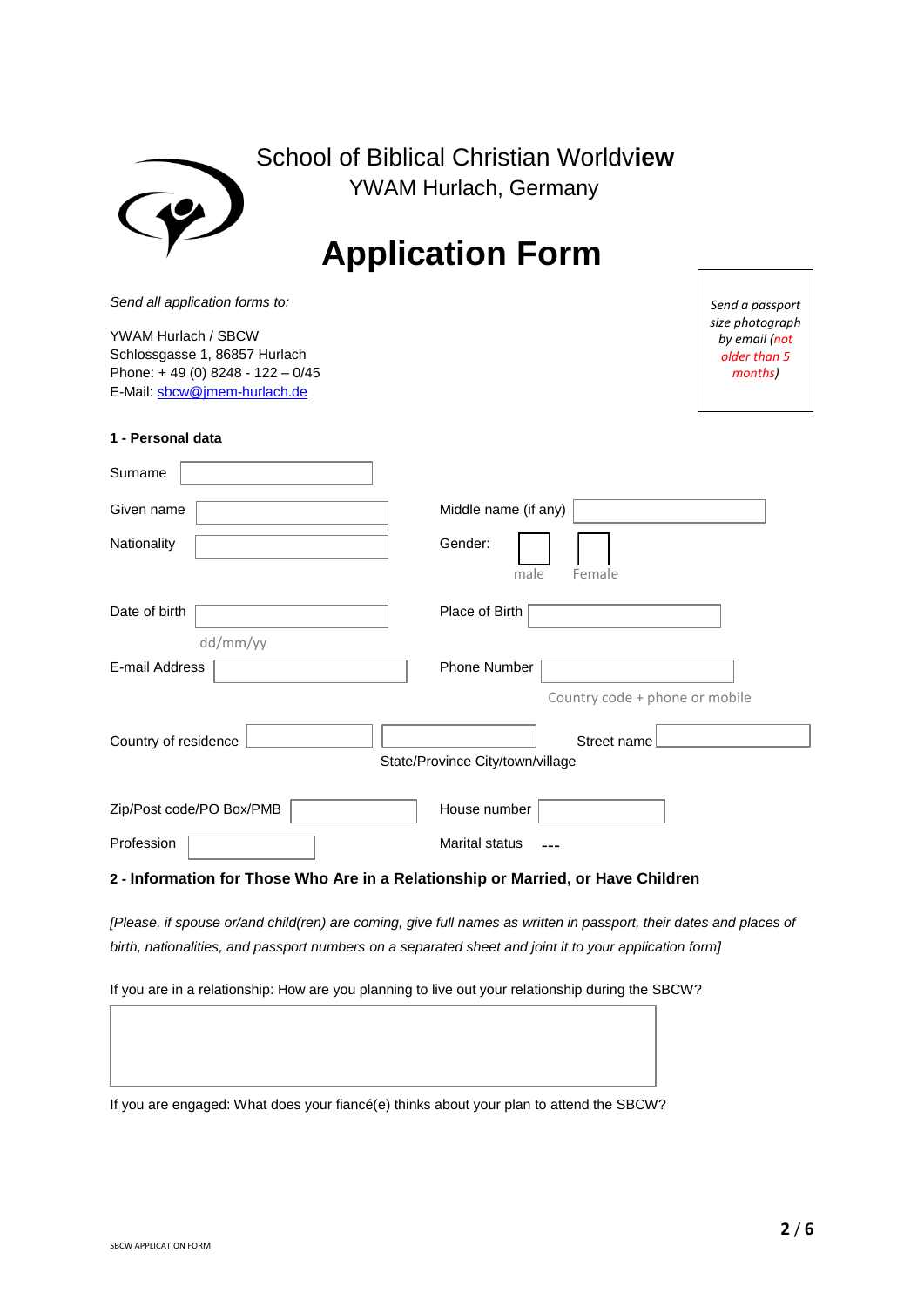If you are married: How would you describe your relationship with your partner? How does the SBCW fits into your mutual plans as a couple?

Does your spouse or children have a health condition? If so, what (e.g. special diet, physical impairment, psychiatric needs that requires special attention

### **3 - Church information**

| Name of church you attend  |                                    |  |
|----------------------------|------------------------------------|--|
| Your church denomination   |                                    |  |
| Attended since             | Your role in the church and length |  |
| Name of your church pastor | Pastor's e-mail:                   |  |

## **4 - Passport Information**

| Name as printed on passport |                    |  |
|-----------------------------|--------------------|--|
| Your passport number        | Place it is issued |  |
|                             |                    |  |

| Passport issued on |          | Expiring on $ $ |          |
|--------------------|----------|-----------------|----------|
|                    | dd/mm/yy |                 | dd/mm/yy |

#### **5 - Health & Insurance Information**

How would you describe your health?

If on medication, diet or others, please explain the condition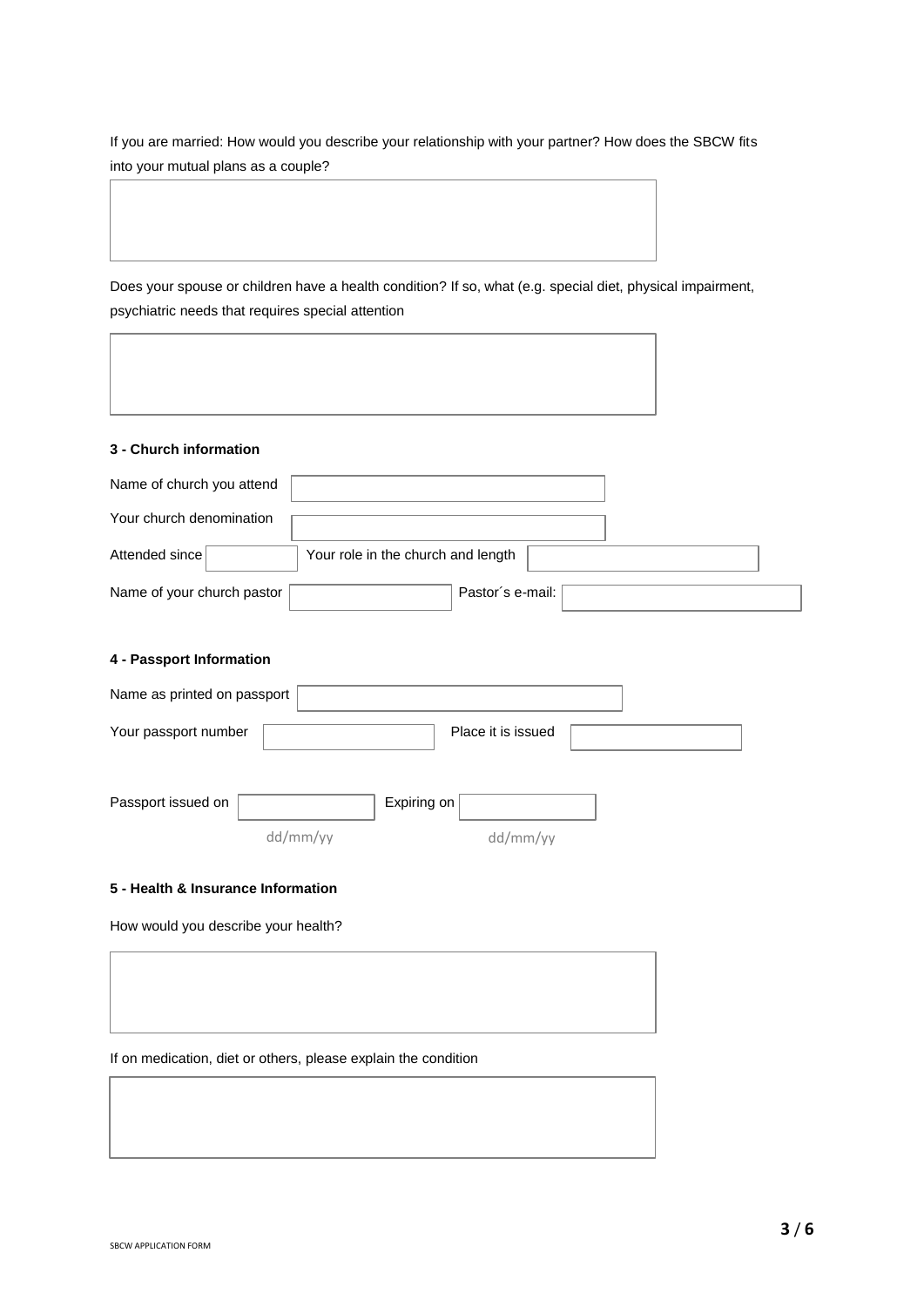Do you have an insurance that covers you for all the duration of your stay with YWAM Hurlach? if yes please state the name of your insurer and duration covered.

| ,我们也不会不会不会。""我们的,我们也不会不会不会。""我们的,我们也不会不会不会不会不会。""我们的,我们也不会不会不会不会。""我们的,我们也不会不会不会 |  |
|----------------------------------------------------------------------------------|--|
|                                                                                  |  |
|                                                                                  |  |

## **6 - Contact person in case of emergency**

| Name of the person              | Country |
|---------------------------------|---------|
| E-mail<br>Phone number          |         |
| Your relationship to the person |         |

## **7 - Important**

As completion of your application form please download and send by e-mail to two of your referees (pastor and your most recent YWAM school or ministry leader if applicable) the reference form on our website. They should complete the form and send to us via the email: **sbcw@jmem-hurlach.de**. Please, give their names & e-mail addresses:

Pastor's name  $\vert$  E-mail *YWAM school or ministry leader's name* 

## **8 - Education Background Information**

Do you have driver´s license?

List the languages you can speak and say how well you can speak, write or/and understand them

|        | language | Limited words | Basic speaking | Fluent speaking |
|--------|----------|---------------|----------------|-----------------|
|        |          |               |                |                 |
| $\sim$ |          |               |                |                 |
| ົ<br>J |          |               |                |                 |
| 4      |          |               |                |                 |
| 5      |          |               |                |                 |

Write names of non-YWAM or UofN schools attended with duration and certificate, diploma or degrees obtained in order of from the most recent qualifications.

| Period | Degree or certificate |
|--------|-----------------------|
|        |                       |
|        |                       |
|        |                       |
|        |                       |
|        |                       |
|        |                       |

Have you done a DTS? -- Classroom Phase,  $\textit{mm/yy} \ \boxed{\qquad \qquad}$  Outreach Phase mm/yy

DTS Location or Base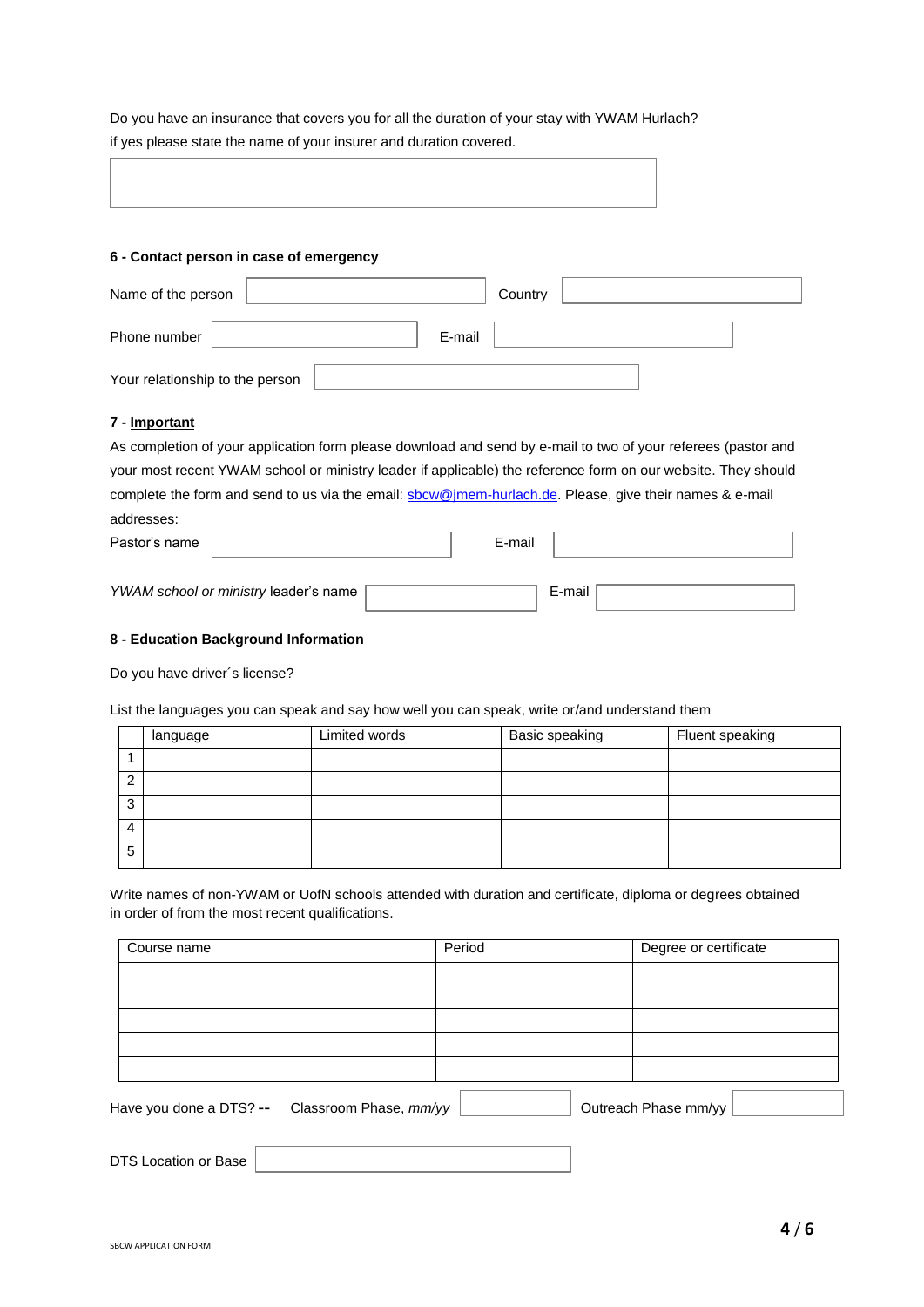Are you pursuing a UofN degree? -- The Markey of the Ses, which faculty?

List other YWAM schools taken, locations, and outreaches if applicable, with dates in the order from the most recent

| Course name | Period | Location | Degree or certificate |
|-------------|--------|----------|-----------------------|
|             |        |          |                       |
|             |        |          |                       |
|             |        |          |                       |
|             |        |          |                       |
|             |        |          |                       |

How did you come across SBCW and why do you want to take the course

What are your expectations for the SBCW?

If you are aware of your God's specific calling(s), could you mention them

Do you have any outstanding debt?  $---$  If yes, how much (in  $\notin$ )

Do you have the necessary funds for your SBCW? And how much What books and magazines influenced you personally?

What are your leaders, parents and pastor´s opinions about your decision to do SBCW?

## **9 - Christian experiences**